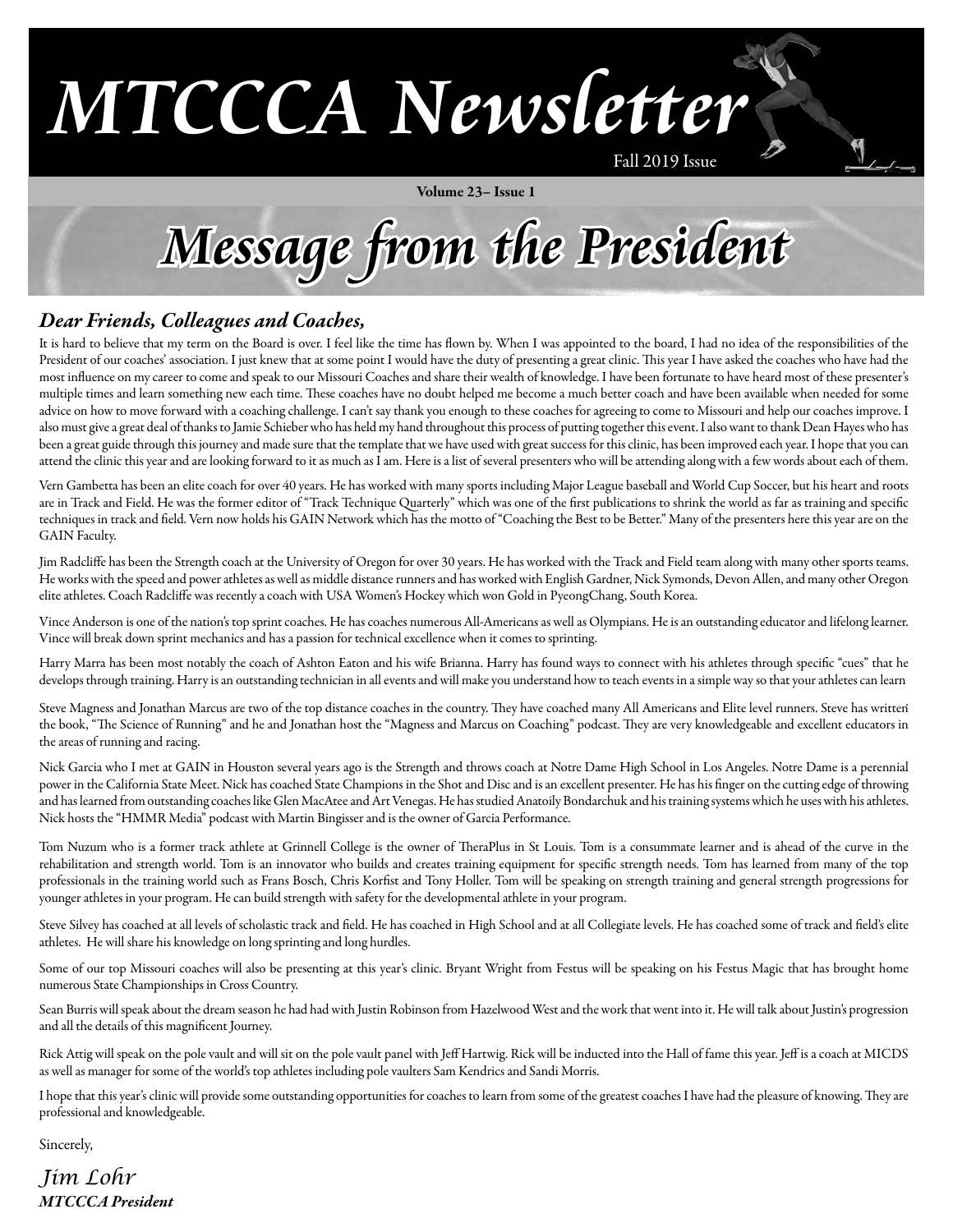### **Missouri Track & Cross-Country Coaches Association**

**Annual Clinic and Hall of Fame Induction • Sponsored by MTCCCA** December 12-14, 2019 • Holiday Inn Select Executive Center, Columbia, MO

# **2019 MTCCCA Clinic Speakers**

### *Vince Anderson*

Vince Anderson has coached 34 years at the NCAA Division 1 level -- 15 years at Texas A&M, 16 years at Tennessee and 3 at Houston. He has trained 11 Olympians and 16 World Championship athletes since 1995, including Phyllis Francis, 2017 world champion at 400 meters.

### *Rick Attig*

In his 46 years of coaching, Rick Attig has coached 20 years at the high school level and 26 years as a collegiate coach. Rick started his coaching career at Cape Central High School then went on to Raytown South High School where his vaulters earned the distinction of the Best High School Pole Vault Trio Ever with four vaulters over 16 feet.

After Raytown South, Attig went on to University of Kansas for sixteen years and then on to Nebraska for 5 years. During that time his athletes amassed 47 Big 8/12 Individual Championships, 48 All American Rewards, 7 national champions, 8 Big 8/12 Records, 2 NCAA Records, and 1 American Record Holder. In a decision to get back closer to his son and daughter and their families, Rick taught and coached at Blue Valley North High School and is now coaching at Washburn University.

### *Sean Burris*

Sean Burris has coached some of the most elite high school athletes in our state's history. He was the coach of State record holder Samantha Levin while at Ladue and most recently he works with Justin Robinson at Hazelwood West. Burris will be speaking on his coaching journey with Robinson who has made two Junior World Championship teams as well as the senior Pan American Team. Coach Burris is an outstanding sprint coach with a sound understanding of the science of mechanics as well as the art of preparation for elite-level performance.

### *Vern Gambetta*

Vern is currently the Director of Gambetta Sports Training Systems and founder of the GAIN Network. As a pioneer in the field he is considered the father of "Functional Sports Training." He is recognized internationally as an expert in training and conditioning for sport having worked with worldclass athletes and teams in a wide variety of sports. Vern's coaching experience spans 50 years at all levels of competition. His background is track & field, having coached at all levels of the sport. He has coached world class athletes from the 100 meters to the marathon and the decathlon. In addition, Vern served as the first director of the USATF Coaching Education Program. He has authored over 100 articles and seven books on various aspects of training. He received his BA from Fresno State University and his teaching credential with a coaching minor from University of California Santa Barbara. Vern attended Stanford University and obtained his MA in Education with an emphasis in physical education.

### *Nick Garcia*

Nick Garcia is one of the leading high school coaches in the country. He has served as the strength coach and throws coach at Notre Dame High School in Sherman Oaks, California since 2003. As of 2018 he has coached 17 boys over 55 feet in the shot put using both the spin and glide techniques. He has also coached two girls over 49 feet (15 meters). In total, he has produced 60 CIF finalists, 5 CIF champions, and 10 state qualifiers. Garcia was also an active shot putter himself. As a student at California State University Northridge, Garcia was a two-time Big Sky conference champion in the shot put. In ten years of post-collegiate training he increased his personal best to 18.35 meters. This was also done even though, by shot put standards, he is not the typical thrower: he measures just 170-centimeters (5-foot 7-inches) tall and has a snatch of just 105-kilograms.

### *Jeff Hartwig*

Jeff Hartwig is a two-time Olympian (96 Atlanta – 08 Beijing) and a current American Indoor Record Holder (19'9"). He is a former American Record Holder Outdoor (19'9 ½"), four-time US Outdoor Champion (98,99,02,03), two-time US Indoor Champion (99,07) and eight-time Top 10 World Ranked Pole Vaulter 1998-2004, 2007 (2002 World Ranked #1).

### *Steve Magness*

Steve Magness writes, speaks, and coaches on health and human performance. He is a coach to some of the top distance runners in the world. He's had 6 athletes finish in the top 15 at a World Championship, most recently having Roberta Groner take 6th in the marathon at the 2019 Doha World Champs. He's served as a consultant to numerous professional teams. And is the author of three books: Peak Performance, The Passion Paradox, and The Science of Running. He currently serves at the cross-country coach at the University of Houston.

### *Harry Marra*

Marra is credited as being the Co-Creator of The Thorpe Cup- a series of annual international team decathlons between the USA and Germany. In 2012 Harry was named the Nike Coach of The Year. The combined events coach for the Nike Oregon Track Club Elite, Marra coached 2012 Jesse Owens Award winner Ashton Eaton to two world records, a World Indoor title and an Olympic gold medal in 2012 – all in just three competitions. He set world decathlon records in the 100m and long jump to set the world record of 9,039 points. Eaton then went on to London and claimed Olympic gold. His season also included setting the world record for the third consecutive year in the heptathlon in winning the World Indoor title and winning a USA Indoor championship in the long jump.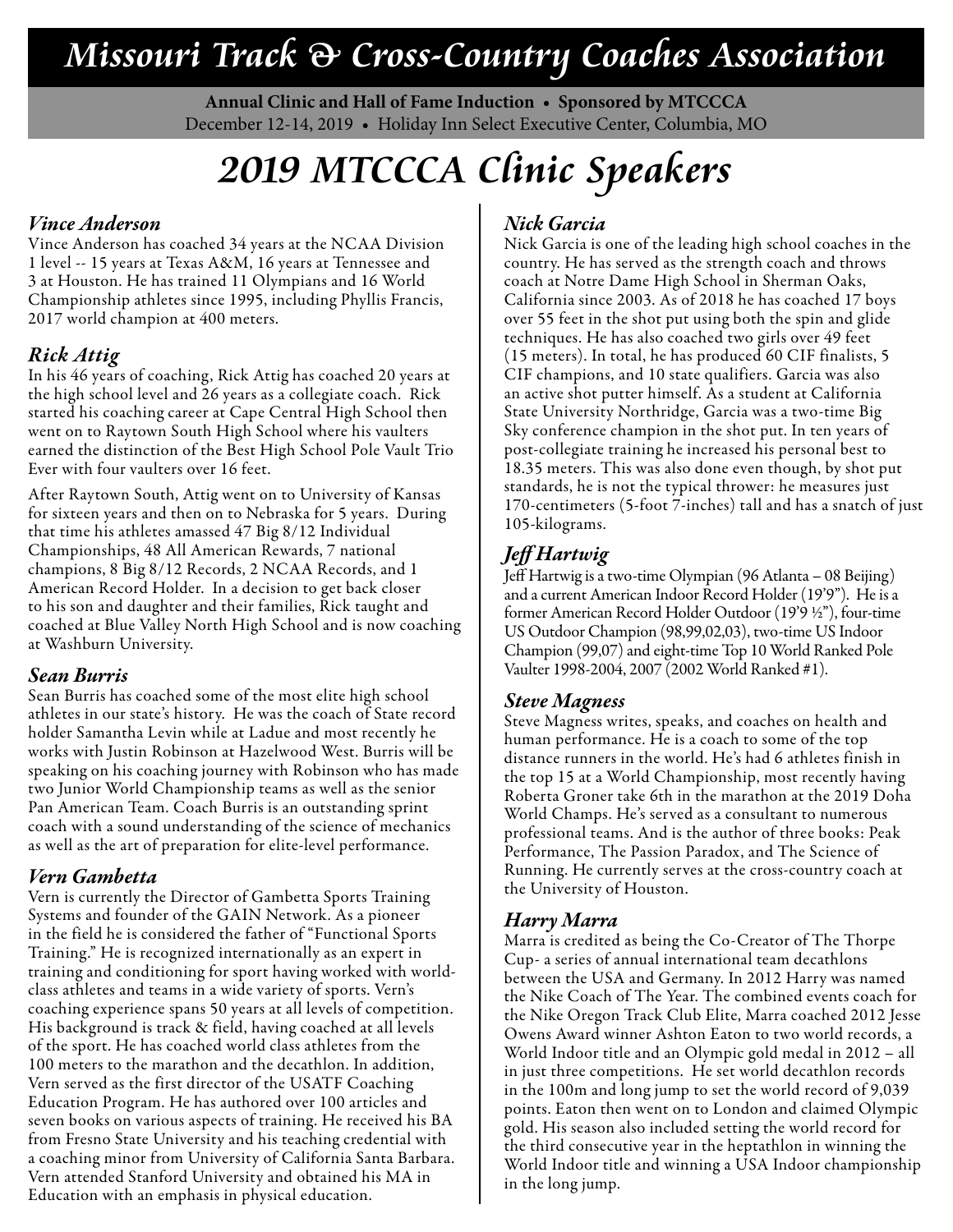### **Missouri Track & Cross-Country Coaches Association**

**Annual Clinic and Hall of Fame Induction • Sponsored by MTCCCA** December 12-14, 2019 • Holiday Inn Select Executive Center, Columbia, MO

# **2019 MTCCCA Clinic Speakers**

Under Marra's guidance Ashton went on to win the World Championship in 2015 breaking his own world record with a score of 9,045 points and to a repeat performance as the Olympic Champion and record holder in the decathlon at the 2016 Rio Olympics. Ashton's wife, Brianne Theisen-Eaton earned a bronze medal for Team Canada in the heptathlon at the Rio Games. With nearly 50 years of experience in sports, he has done everything from creating kids' clubs to developing speed and fitness programs for the San Francisco Giants.

#### *Jonathan Marcus*

Over a 15-year career, Jonathan Marcus has developed distance running champions at the high school, college, and professional levels. Stops have included Franklin HS (OR), Clackamas Community College ( JuCo), Warner Pacific College (NAIA), University of Portland and Portland State University (NCAA D1). In 2015, he founded High Performance West, originally a post-collegiate track & field club supporting athletes to make Olympic and International Athletics teams, which has evolved to become an online information resource for coaches and athletes seeking to better coach, train and perform. In 2019, he founded the Duniway Athletic Association, a running-focused sports organization for the greater Portland Metro area which supports runners and coaches at all levels and hosts events.

Jonathan guided Tara Welling to USATF National road race titles in the Women's 15K and 1/2 Marathon in 2016. Team USA members include Kristen Rohde (Edinburgh XC Challenge, 2016) and Eleanor Fulton (IAAF World XC Championships, Mixed Relay member, 2071 & 2018). National Record holders include Daniel Herrera of Mexico who produced 3:56.13 outdoors for 1 Mile in 2017.

#### *Tom Nuzum*

Tom Nuzum is a physical therapist with TheraPlus Physical Therapy in St. Louis. As a physical therapist, certified strength and conditioning specialist, and Board Certified Orthopedic Clinical Specialist he has been working to help clients Move Better, Feel Better, Perform Better for the past 23 years.

### *Jim Radcliffe*

Jim Radcliffe is currently the Strength and Conditioning Coach at the University of Oregon and been at the University since 1985. Jim has a bachelor's degree in physical education and Health from Pacific University and a master's degree from the University of Oregon in Exercise and Movement Science. He has authored/consulted on several books including Functional Training for Athletes at All Levels (2007), High Powered Plyometrics, and the Chinese National Team Middle Distance Runner Project (2018).

#### *Steve Silvey*

A veteran at the national and international level for over 36 years, Steve Silvey has coached 28 collegiate national champion squads, numerous All-Americans, 17 Olympic Medalists and 20 World Championships Medalists at several of the nation's most prestigious programs including The University of Arkansas, The University of Oregon, Texas A&M University, Blinn Junior College, Texas Tech University and Mississippi State University. Coach Silvey, who was inducted as a coach into the National Junior College Hall of Fame (2005), has a unique quality of having won 19 team championships in the SEC, Big-12 and PAC-10 conferences. Individually, his resume boasts 26 World Championship Athletes, 35 Olympians and numerous NJCAA & NCAA All-Americans. Coach Silvey has achieved a rare feat in the sport of Track and Field after having coached three (3) athletes that have run 47.97 seconds or faster for the 400 Meter Hurdles. One of these athletes became a World Champion & Olympic Silver Medalist, the other one earned an Olympic Bronze Medal, and the last one became a USA Olympian!

### *Bryant Wright*

Coach Wright is in his 27th year of teaching, his 18th year as a head cross country coach, and his 16th year as an assistant Track Coach. He has coached ten District Championship teams and twenty State qualifying teams. As a head cross country coach at Festus, his teams have won nine state titles (seven boys and two girls). Coach Wright's teams have had sixteen top four finishes at the State Meet (ten boys and six girls). Under Coach Wright's leadership, the Festus Cross Country teams have seen 70 All State athletes (45 boys and 25 girls) with 4 individual state champions (three boys and one girl). As an assistant track coach, Bryant Wright has coached 58 individual All State boy athletes and 25 All State girl athletes, which includes nine individual state champions (seven boys and two girls).

### *Paul Zahller*

Paul Zahller has coached the distance events in track and field and girls cross country at MICDS high school for 11 years. During that time, he has had the privilege to work with dozens of all-state athletes and seen over 10 teams receive MO state trophies. He grew up in rural Yuma Colorado, ran at the University of NE-Kearney, and competed semiprofessionally in cross country and on the road with Pearl Izumi Racing before he started coaching.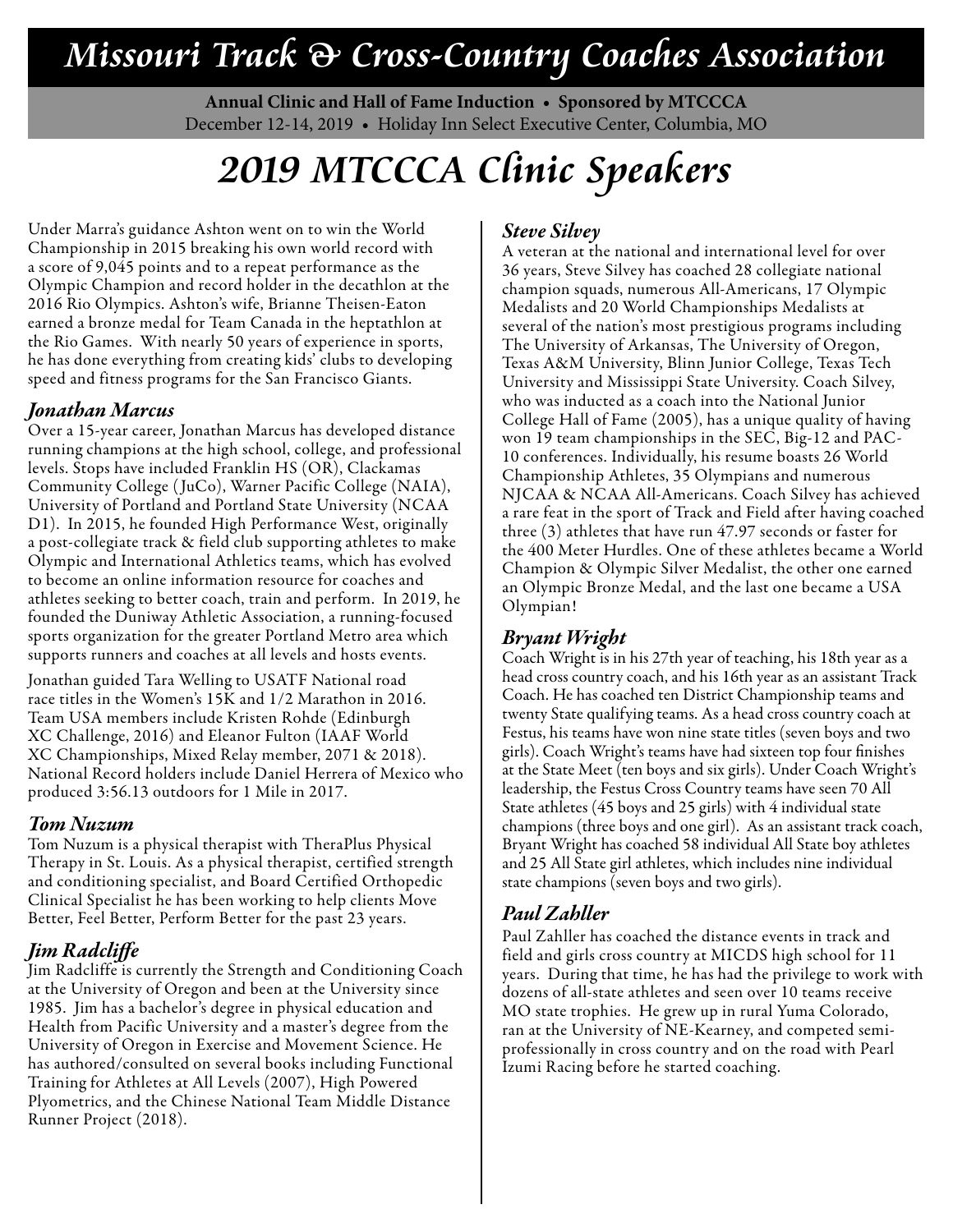### **2019 MTCCCA Hall of Fame Inductees**

### **Rick Attig**

Current assistant coach at Washburn University. Rick is a graduate of SEMO where he was a captain of both the football and track teams. Two years as head coach at Cape Central and seven years as an assistant at Raytown South. Stints as an assistant at both Kansas and Nebraska where he coached 48 All-Americans and a national record holder. USATF National PV Coach from 1990-1996.

### **Jim Lohr**

Head boys and girls TF coach since 2004. Nine state trophies including 3 state champion teams. 14 district champion teams. His athletes have brought home 250 state medals and include 21 state champions and 9 relay state champions. As girls CC coach since 2004, his teams have qualified for the state meet 12 times and brought home 3 state trophies and include 11 state medalists. Current president of MTCCCA and former MSHSAA advisory committee member.

### **Keith Rhodes**

Coach at Berkeley and at McCluer South-Berkeley since 1999. Head girls' coach from 2004 to 2008 where his teams won two state championships plus a runner -up finish and two thirds. Twenty-one state champions, 11 class records and seven state records. As an assistant he has also been a part of nine state championships among 17 state trophies. Also served as CC coach for seven years with a state qualifier every year.

### **John Tucker**

He has been the New Haven boys and girls CC and TF head coach since the 1997-1998 school year. His girl's TF teams have earned 13 district plaques and 8 state trophies, including 2 state team championships. His girls have earned 198 state medals, and his boys have brought home 78 more. In both individual events and relays, he has 33 state champions. In CC, his teams have brought home 19 district plaques and 7 state trophies, including a boys' state championship. He has had 32 all-state CC runners. He was several times a member of the MSHSAA TF and CC advisory committees. He was the MTCCCA class 1 girls' coach of the year for TF in 2002 and 2017 and the boy's class 1 CC coach of the year in 2017. He was named the MOCA state girls track coach of the year in 2016-2017 and was twice a regional NFHS coach of the year for girls TF.

### **Bryant Wright**

Coach Wright is in his 27th year of teaching, his 18th year as a head cross country coach, and his 16th year as an assistant Track Coach. He has coached ten District Championship teams and twenty State qualifying teams. As a head cross country coach at Festus, his teams have won nine state titles (seven boys and two girls). Coach Wright's teams have had sixteen top four finishes at the State Meet (ten boys and six girls). Under Coach Wright's leadership, the Festus Cross Country teams have seen 70 All State athletes (45 boys and 25 girls) with 4 individual state champions (three boys and one girl). As an assistant track coach, Bryant Wright has coached 58 individual All State boy athletes and 25 All State girl athletes, which includes nine individual state champions (seven boys and two girls). Coach Wright has also coached one High School Nike All American, Jamie Kempfer. Ms. Kempfer finished 19th at the national meet in Portland Oregon in 2013. He has been named Coach of the Year for MTCCCA 10 times, the U.S. Track and Field Missouri Coach of the Year twice, and the NFHS Coach of the Year twice. He enjoys strolling through the wilderness, inspirational, nonfiction texts and rabbit hunting. He has been married 27 years to Becky K. Wright. He has a daughter, Lydia Glore, and a son Isaac Wright.

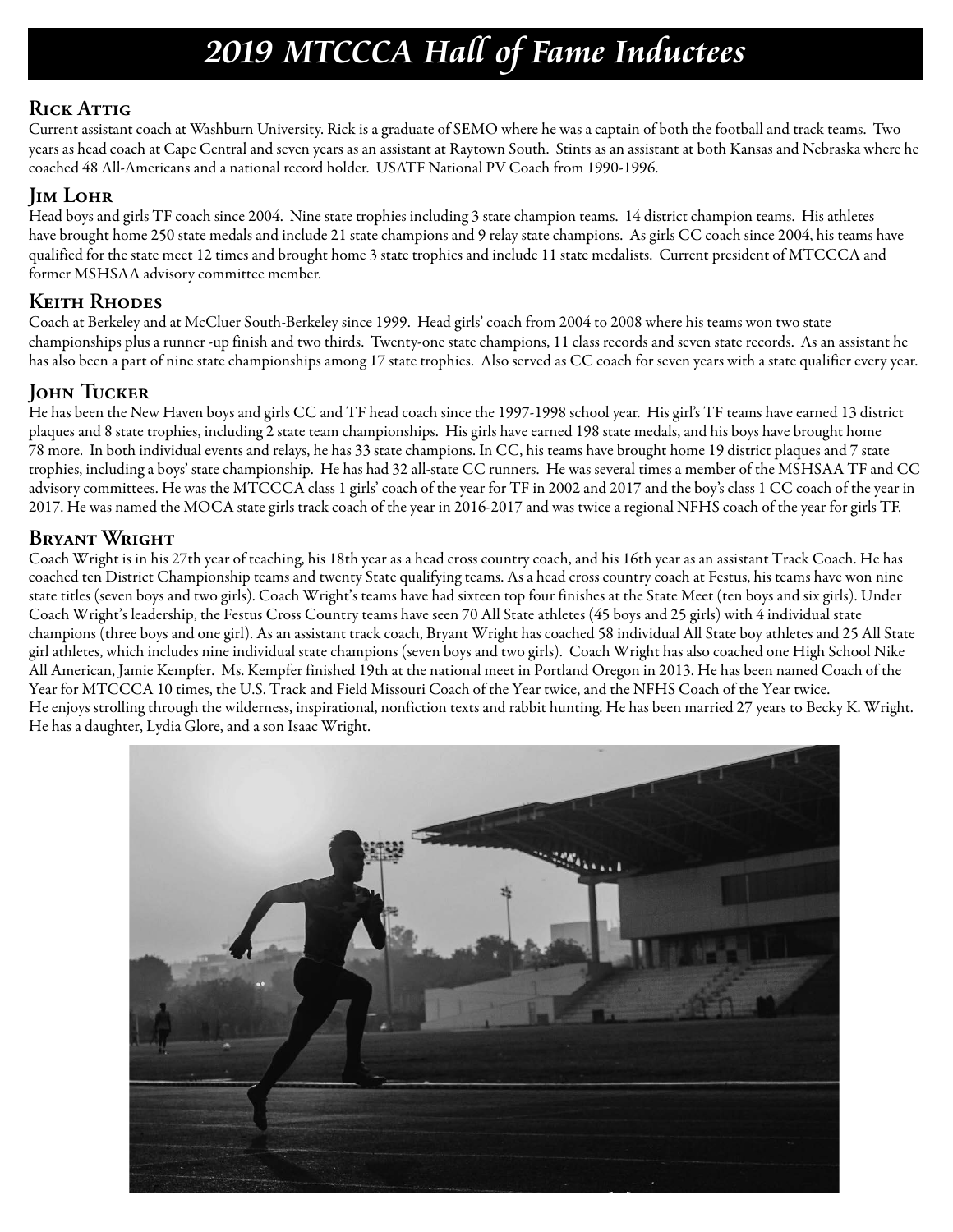# **2019 MTCCCA Clinic Agenda**

| THURSDAY, DECEMBER 12, 2019          |                                                                                                                                                              | $11:10$ am $- 12:10$ pm              | <b>Concurrent Session III</b>                                                                               |
|--------------------------------------|--------------------------------------------------------------------------------------------------------------------------------------------------------------|--------------------------------------|-------------------------------------------------------------------------------------------------------------|
| 5:00 pm - 9:00 pm                    | <b>Registration Open</b>                                                                                                                                     |                                      | • The Science of Recovery: How Rest, Recovery, and<br>Nutrition are the Magic Bullet to Increasing Athletic |
| 5:00 pm - 7:00 pm                    | Exhibits Open                                                                                                                                                |                                      | Performance,                                                                                                |
| $7:00 \text{ pm} - 8:00 \text{ pm}$  | Welcome / General Session I - Coaching Better,<br>Vern Gambetta, Gambetta Sports Training Systems                                                            |                                      | Steve Magness and Jonathan Marcus<br>· Justin Robinson: A Look Back: An In-Depth                            |
| $8:00 \text{ pm} - 9:00 \text{ pm}$  | General Session II                                                                                                                                           |                                      | Discussion of His U18 400m World Record Breaking<br>Season,<br>Sean Burris, Hazelwood West High School      |
| $9:00 \text{ pm} - 10:00 \text{ pm}$ | M-F Athletic Social                                                                                                                                          |                                      | • Using Medicine Balls to Enhance Training for All<br>Events!<br>Nicolas Garcia, Notre Dame High School     |
| FRIDAY, DECEMBER 13, 2019            |                                                                                                                                                              |                                      | • Planning for Success,                                                                                     |
| $7:30$ am $-5:00$ pm                 | <b>Registration Open</b>                                                                                                                                     |                                      | Vern Gambetta, Gambetta Sports Training Systems                                                             |
| 7:30 am - 5:00 pm                    | Exhibits Open                                                                                                                                                |                                      | • Fifteen Minutes to a Better Relationship with Impact                                                      |
| $7:30$ am $-8:30$ am                 | Expanded Continental Breakfast                                                                                                                               |                                      | and Gravity<br>Tom Nuzum, TheraPlus Physical Therapy                                                        |
| $8:30$ am $-9:30$ am                 | <b>Concurrent Session I</b>                                                                                                                                  |                                      | • Pole Vault Technique - As I See It,<br>Rick Attig, Washburn University                                    |
|                                      | • Slaying Sacred Cows - Training Truths and Lies,<br>Jim Radcliffe, University of Oregon and Vern Gambetta,                                                  | $12:10 \text{ pm} - 1:30 \text{ pm}$ | Attendees on Own for Lunch                                                                                  |
|                                      | Gambetta Sports Training Systems<br>• Traditional Training to Peak at Your Major Meet,                                                                       | $1:30 \text{ pm} - 2:30 \text{ pm}$  | <b>Concurrent Session IV</b>                                                                                |
|                                      | (Throws)<br>Nicolas Garcia, Notre Dame High School                                                                                                           |                                      | • How to Develop a Culture of Tradition that Includes<br>the Process that Leads to Success in Distance      |
|                                      | • Early Season Training Essentials,<br><i>Vince Anderson</i>                                                                                                 |                                      | Running,<br>Bryant Wright, Festus High School                                                               |
|                                      | • The Science of Running: Acidosis Tolerance,<br>Sprinting, and Stamina for Distance Runners,                                                                |                                      | • Progressions to Further Conquer Impact and Gravity,<br>Tom Nuzum, TheraPlus Physical Therapy              |
|                                      | Steve Magness and Jonathan Marcus<br>• High Jump Simplified and FULLY Explained so the<br>High School Training Season Can Be a Successful One<br>Harry Marra |                                      | • Three Important Sprint Exercises Explained,<br>Vince Anderson                                             |
|                                      |                                                                                                                                                              |                                      | • The 300 Hurdles,<br>Steve Silvey, Parrish Community High School                                           |
|                                      | • Developing a Learning Environment in the Pole Vault<br>Rick Attig, Washburn University                                                                     |                                      | • Triple Jump6-8 Mandates Technically for Success<br>Harry Marra                                            |
| $9:30$ am $-9:50$ am                 | <b>Break</b>                                                                                                                                                 |                                      | • Key Factors for Success in Pole Vaulting,<br>Jeff Hartwig, MICDS                                          |
| $9:50$ am $-10:50$ am                | <b>Concurrent Session II</b>                                                                                                                                 | $2:30 \text{ pm} - 3:00 \text{ pm}$  | Refreshment Break with Exhibitors                                                                           |
|                                      | • Plyometric Training Concepts in Speed and Power                                                                                                            | $3:00 \text{ pm} - 4:00 \text{ pm}$  | <b>Concurrent Session V</b>                                                                                 |
|                                      | Development,<br>Jim Radcliffe, University of Oregon                                                                                                          |                                      | • Javelin - Training the Basics,<br>Vern Gambetta, Gambetta Sports Training Systems                         |
|                                      | • Long Sprints Training,<br>Steve Silvey, Championship SSE Products                                                                                          |                                      | • Understanding and Implementing Dr. Bondarchuks<br>Training System,                                        |
|                                      | • Choosing and Training Hurdlers at Every Level,<br><i>Vince Anderson</i>                                                                                    |                                      | Nicolas Garcia, Notre Dame High School<br>• Lessons Learned from Coaching National                          |
|                                      | • The Science of Movement: Running Technique and<br>Strength Training Could Be a Force Multiplier,                                                           |                                      | Champions to Champions of Nothing<br>Steve Magness and Jonathan Marcus                                      |
|                                      | Steve Magness and Jonathan Marcus<br>• Long Jump6-8 Mandates Technically for Success,                                                                        |                                      | • The Art of 4x100 Exchanges,<br><i>Vince Anderson</i>                                                      |
|                                      | Harry Marra<br>• Rotational Shot-Put Teaching Progressions,                                                                                                  |                                      | • Strength Training for Power Events,<br>Jim Radcliffe, University of Oregon                                |
|                                      | Nicolas Garcia, Notre Dame High School                                                                                                                       | $4:15 \text{ pm} - 5:15 \text{ pm}$  | <b>MTCCCA Business Meeting</b>                                                                              |
| $10:50$ am - $11:10$ am              | <b>Break</b>                                                                                                                                                 | $6:00 \text{ pm} - 8:00 \text{ pm}$  | Hall of Fame Induction / Dinner                                                                             |

Hall of Fame Induction / Dinner Exhibitor Social *Sponsored By M-F Athletic*

8:00 pm – 11:00 pm

L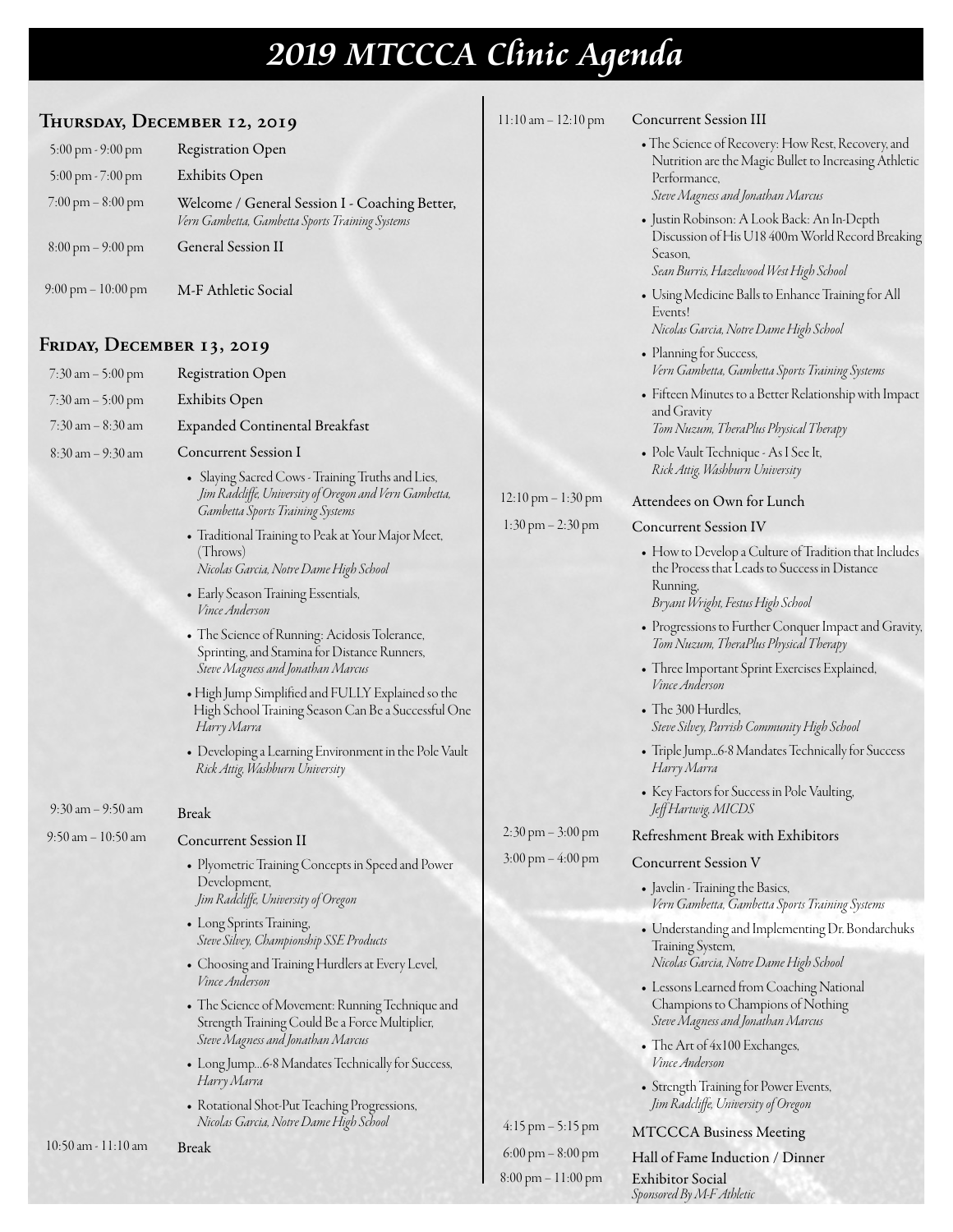# **2019 MTCCCA Clinic Agenda**

### **Saturday, December 14, 2019**

| Exhibits Open<br>$8:00$ am - $10:15$ am<br>Expanded Continental Breakfast<br>$8:00$ am - $9:00$ am<br>$9:00 \text{ am} - 10:00 \text{ am}$<br><b>Concurrent Session VI</b><br>$\bullet$ Coaches Panel. |  |  |  |
|--------------------------------------------------------------------------------------------------------------------------------------------------------------------------------------------------------|--|--|--|
|                                                                                                                                                                                                        |  |  |  |
|                                                                                                                                                                                                        |  |  |  |
|                                                                                                                                                                                                        |  |  |  |
| Harry Marra, Vern Gambetta, Vince Anderson, and Jim<br>Ratcliffe                                                                                                                                       |  |  |  |
| • Officials Session<br>Charley Welker                                                                                                                                                                  |  |  |  |
| Refreshment Break with Exhibitors<br>$10:00$ am $-10:15$ am                                                                                                                                            |  |  |  |
| <b>Concurrent Session VII</b><br>10:15 am - 11:30 am                                                                                                                                                   |  |  |  |
| $\bullet$ Distance Panel.<br>Bryant Wright, Festus High School<br>Paul Zahller, MICDS<br>Jonathan Marcus<br>Joe Porter, St. Louis University High School                                               |  |  |  |
| • Throws Panel,<br>Nicolas Garcia, Notre Dame High School                                                                                                                                              |  |  |  |
| • Take Flywheel Training for a Spin<br>Tom Nuzum, TheraPlus Physical Therapy                                                                                                                           |  |  |  |

11:30 am

Clinic Adjourns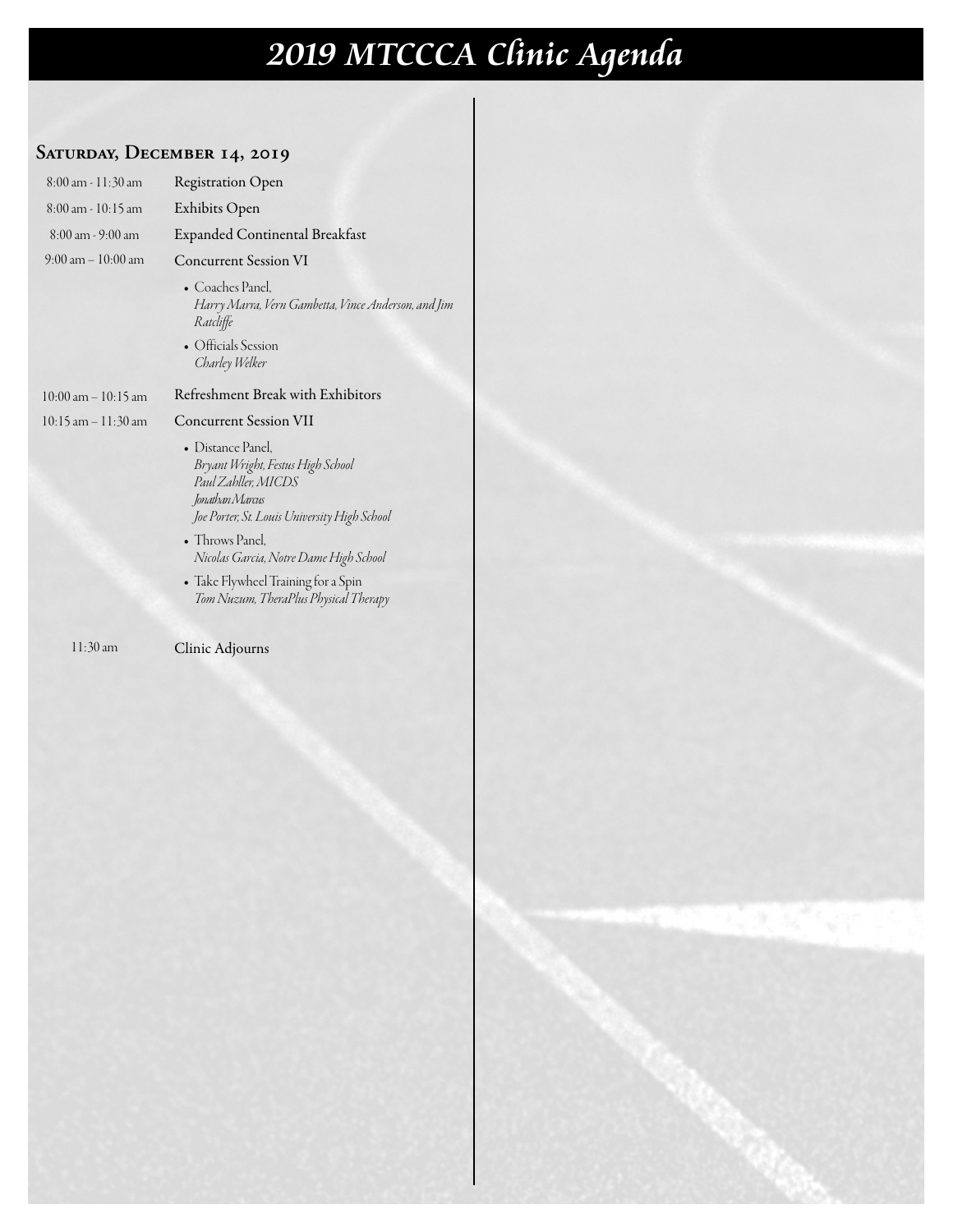### **General Information**

### **Clinic Fee and Registration**

The advance registration fee for the clinic is \$100.00. After November 30, 2019 the registration fee is \$125.00. The fee includes clinic attendance, electronic clinic notes, Hall of Fame Induction/ Dinner and your 2020 MTCCCA dues. Clinic registration is only available online at https://www.eiseverywhere.com/mtccca2019

Payment for the clinic can be made by purchase order, check, or credit card (Visa, MC, or Discover).

All payments should be made payable to: Custom Meeting Planners PO Box 30785 Columbia, Missouri 65205

An Expanded Continental Breakfast on Friday and Saturday, Hall of Fame Dinner on Friday evening, as well as the Socials on Thursday and Friday evenings are included in the registration zzfee. *All attendees will receive a confirmation and invoice (if applicable) by e-mail. If you do not receive an e-mail confirmation, please contact Jamie Schieber (573) 445-2965 to confirm you are registered.*

### *The first 500 registrants will receive a complimentary clinic gift.*

*Refunds will be granted if postmarked by November 1, 2019, but must be submitted in writing and emailed to jamie@custommeetingplanners.com or faxed to (573) 445-1831. Refunds will not be granted after November 1, 2019, but substitutions will be granted.* Membership dues will not be refunded.

### **Hotel Reservations**

A block of rooms has been reserved at the Holiday Inn Executive Center for the MTCCCA Clinic. The discounted room rate is \$95.95 per room per night for 1-4 persons per room. Make your reservation by calling the Holiday Inn Executive Center directly at (573) 445-8531 and asking for the "MTCCCA Clinic rate". Reservations must be made prior to *November 22, 2019* to guarantee the discounted rate and is based on availability. The room block will fill up before the cut-off date so make your room reservation as soon as possible.

### **Questions or Additional Information**

If you have questions or need additional information, please contact Jamie Schieber at Custom Meeting Planners at (573) 445-2965.

## **2019 MTCCCA Officers & Executive Committee**

### PRESIDENT:

Jim Lohr MICDS 101 North Warson Ladue, MO 63124 Phone: 314-995-7477 Email: jlohr@micds.org

### President-Elect:

Joe Porter St. Louis University High School 4970 Oakland Avenue St. Louis, MO 63110 Phone: 314-531-0330 Email: jporter@sluh.org

### 1<sup>st</sup> VICE PRESIDENT:

Jesse Griffin Lee's Summit West High School 2600 SW Ward Road Lee's Summit, MO 64082 Phone: 913-558-2076 Email: jesse.griffin@lsr7.net

### 2<sup>ND</sup> VICE PRESIDENT:

Stewart Johnson Hickman High School 1104 N. Providence Road Columbia, MO 65203 Phone: 573-214-3000 Email: SJohnson@cpsk12.org

### Executive Committee:

Andy Youngworth Carthage High School 1834 Southwood Ln Carthage, MO 64836 Phone: 417-358-6253 Email: youngwortha@carthage.k12.mo.us Executive Committee:

### Executive Committee:

Matt Candrl Owensville High School 3336 Highway 19 North Owensville, MO 65066 Phone: 573-437-2174 Email: mcandrl@dutchmen.us

### EXECUTIVE COMMITTEE:

Rebecca Wilmes West Middle School 401 Clinkscales Road Columbia, MO 65203 Phone: 573-268-5621 Email: rwilmes@cpsk12.org

### Executive Secretary:

Tim Levine Hazelwood West High School 6308 Marquette Avenue St. Louis, MO 63139 Phone: 314-922-9036 Email: talnn8@gmail.com

### Treasurer:

Dean Hays Hardin-Central High School 111 Parkway Hardin, MO 64035 Phone: 660-398-4394 Email: mtccca@yahoo.com

#### Website Development / INFORMATION:

Sean O'Connor Lafayette High School 17050 Clayton Rd. Wildwood, MO 63011 Email: oconnorsean@rsdmo.org